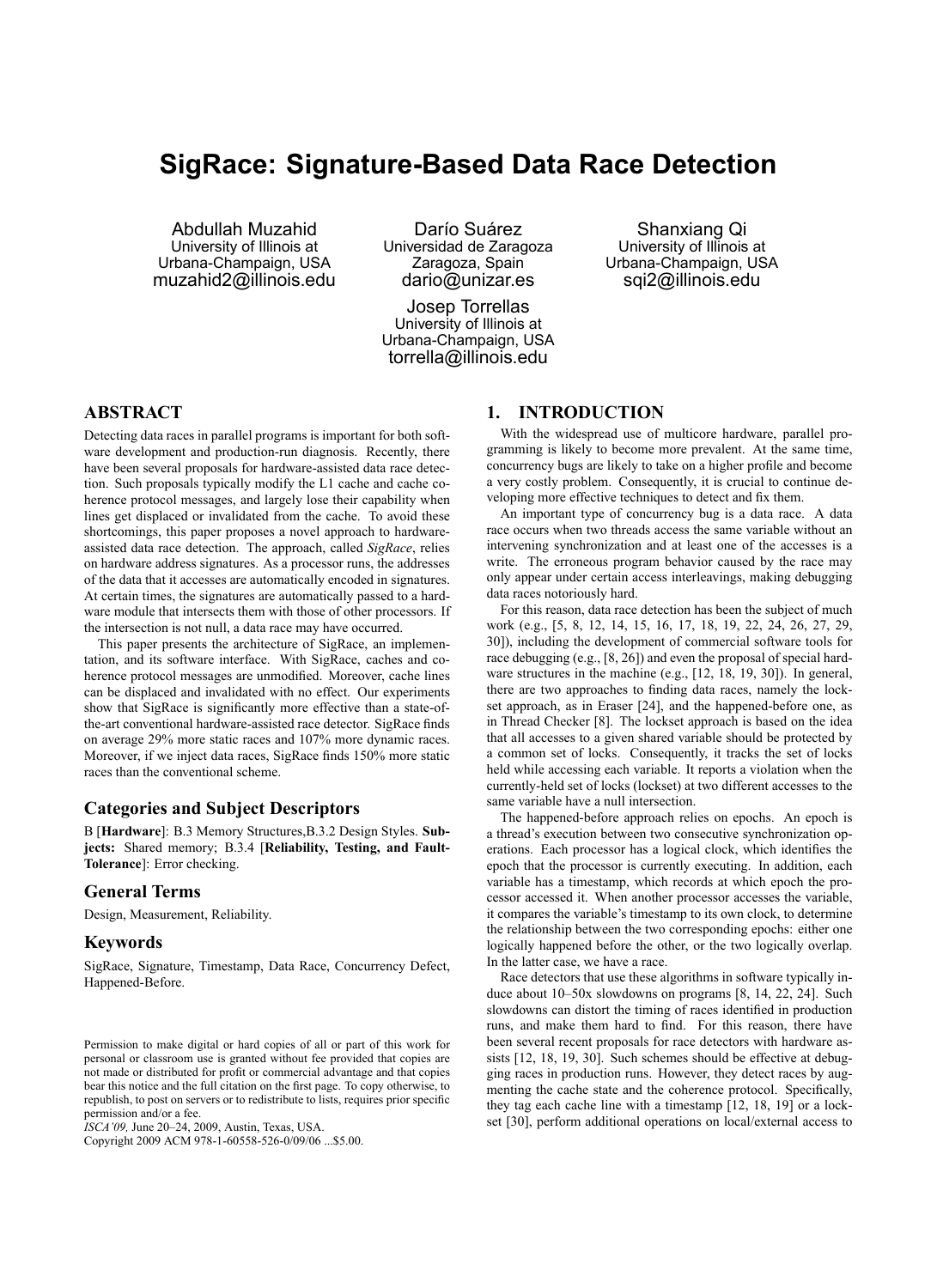the cache, and piggyback information on cache coherence protocol messages. L1 caches and coherence protocol units are key hardware structures, either time-critical or complicated. In addition, if a line is displaced or invalidated from the cache, these systems typically lose the ability to detect races involving the line.

This paper proposes a novel approach to hardware-assisted data race detection that overcomes these limitations. Our approach, called *SigRace*, relies on hardware address signatures. As a processor runs, the addresses of the data that it accesses are automatically encoded in signatures. At certain times, the signatures are automatically passed to a hardware module that intersects them to those of other processors. If the intersection is not null, a data race may have occurred. With SigRace, there are no changes to the cache or the cache coherence protocol messages, and there are no critical-path operations performed on local/external access to the cache. Moreover, lines can be displaced or invalidated from caches without affecting SigRace's ability to detect data races.

This paper presents the architecture of SigRace, an implementation, and its software interface. Application code is unmodified. Our experiments show that SigRace is signicantly more effective than a state-of-the-art conventional hardware-assisted race detector. SigRace finds, on average, 29% more static races and 107% more dynamic races. Moreover, if we inject data races, SigRace finds 150% more static races than the conventional scheme.

This paper is organized as follows: Section 2 gives a background; Sections 3 and 4 describe the SigRace architecture and implementation; Section 5 evaluates SigRace; and Section 6 concludes.

# **2. BACKGROUND**

### **2.1 Logical Timestamps for Happened-Before**

Lamport's happened-before relation [9] in a multithreaded environment states that an event  $\alpha$  happened before another  $\beta$  if (i) both are performed by the same thread and  $\alpha$  precedes  $\beta$  in program order, or (ii)  $\alpha$  is a release and  $\beta$  is an acquire on the same object, or (iii) for some other event  $\gamma$ ,  $\alpha$  happened before  $\gamma$  and  $\gamma$ happened before  $\beta$ . If  $\alpha$  happened before  $\beta$  or vice-versa, the two events are ordered; otherwise, they are concurrent or unordered. The happened-before algorithm for race detection finds out whether two memory accesses to the same location that are performed by different threads are unordered and at least one is a write. This algorithm only detects races that actually occur during execution.

In a typical implementation, each thread maintains a logical vector clock, which has as many components as number of threads [7]. If thread *t* has a vector clock  $vc_t[.]$ , then the element  $vc_t[t]$  contains the time of the thread itself and, given another thread  $u, v c_t[u]$ contains the latest time of *u* "known" to *t*. When *t* performs a synchronization operation, it starts a new *Epoch* and increments  $vc_t[t]$ . Suppose that, after *t* performed a release on object *S*, *u* acquires *S*. In this case,  $u$  increments  $vc_u[u]$  and, in addition, updates the rest of  $vc_u[.]$  as follows:  $vc_u[i] = max(vc_u[i], vc_t[i])$  for every  $i \neq u$ .<br>Here  $vc_s[]$  is the vector clock of thread *t after* the release oper-Here,  $vc_t$ [.] is the vector clock of thread *t after* the release operation. We refer to the value of a thread's vector clock during an epoch as the epoch's *Timestamp*. Figure 1(a) shows an example execution with epoch timestamps.

We determine whether there is a happened-before relation between two epochs by comparing their timestamps. Specifically, if epoch *f* of thread *t* has timestamp  $vc_t^I$  [.] and epoch *g* of thread *u* has timestamp  $vc_s^I$  [.] then *f* hannened before *g* if and only if *u* has timestamp  $vc_q^q[.]$ , then *f* happened before *g* if and only if  $vc_q^f[] \leq \log^q[t]$  and  $\log^f[u] \leq \log^q[u]$ . For example, in Figure 1(a)  $vc_t^I[t] < vc_u^g[t]$  and  $vc_t^I[u] < vc_u^g[u]$ . For example, in Figure 1(a), the epoch after the acquire in Thread 2 hannened before the epoch the epoch after the acquire in Thread 2 happened before the epoch after the second acquire in Thread 0.



**Figure 1: Example of execution of three threads with epoch timestamps in brackets (a), and definitions in a thread's execution (b).**

### **2.2 Hardware Schemes for Race Detection**

There are at least four proposals for hardware-assisted data-race detectors, namely Min and Choi's [12], ReEnact [19], CORD [18] and HARD [30]. They all detect races by tagging the state in the caches as it is being accessed, and then piggybacking the tags on cache coherence protocol messages between processors so that they can be compared.

ReEnact and CORD use the happened-before approach. They tag each cache line with timestamp information, and send and compare timestamps at least at every coherence action (invalidation of cached line or external read of a dirty cached line). In ReEnact, the tag is an index into a table of vector-clock timestamps. In CORD, the tag is four scalar timestamps (two for read and two for write), and two sets of read-write bits per word. HARD uses the lockset approach and, therefore, only handles locks properly. It tags each cache line with two special state bits, and a bit vector that represents the lockset for the line. These bits are checked at every access to the line, and are kept coherent by the coherence protocol as if they were data. Finally, Min and Choi use the happened-before approach for only nested doall loops. They tag each cache line with a set of read and write bits for each doall nesting level, and perform tag checking at every cache access.

In all these schemes, the hardware can easily detect an address and an instruction involved in a race on the fly. Then, to reveal the other (or several other) instructions involved in the same race to the programmer, it is necessary to roll back and re-execute the code section. For example, ReEnact [19] executes under thread-level speculation. If a race is detected, it rolls back execution to the most recent checkpoint, places a watchpoint on the racing address, and re-executes. The machine then captures all the accesses to the racing address. In addition, re-execution is also necessary to discard false-positive races. They occur because some of these hardware schemes tag the cache at line-size granularity. Consequently, accesses from different processors to different words of the same line (false sharing) may appear as races. Re-execution disambiguates this case.

Overall, these schemes have two shortcomings. First, they modify the L1 cache, the operations performed on some local/external accesses to L1, and the cache coherence protocol messages. These are key hardware structures, either time-critical or complicated to design and debug. Second, when a line is displaced or invalidated from the cache, the system loses its ability to detect a data race for that line. An exception is CORD, which keeps some timestamp in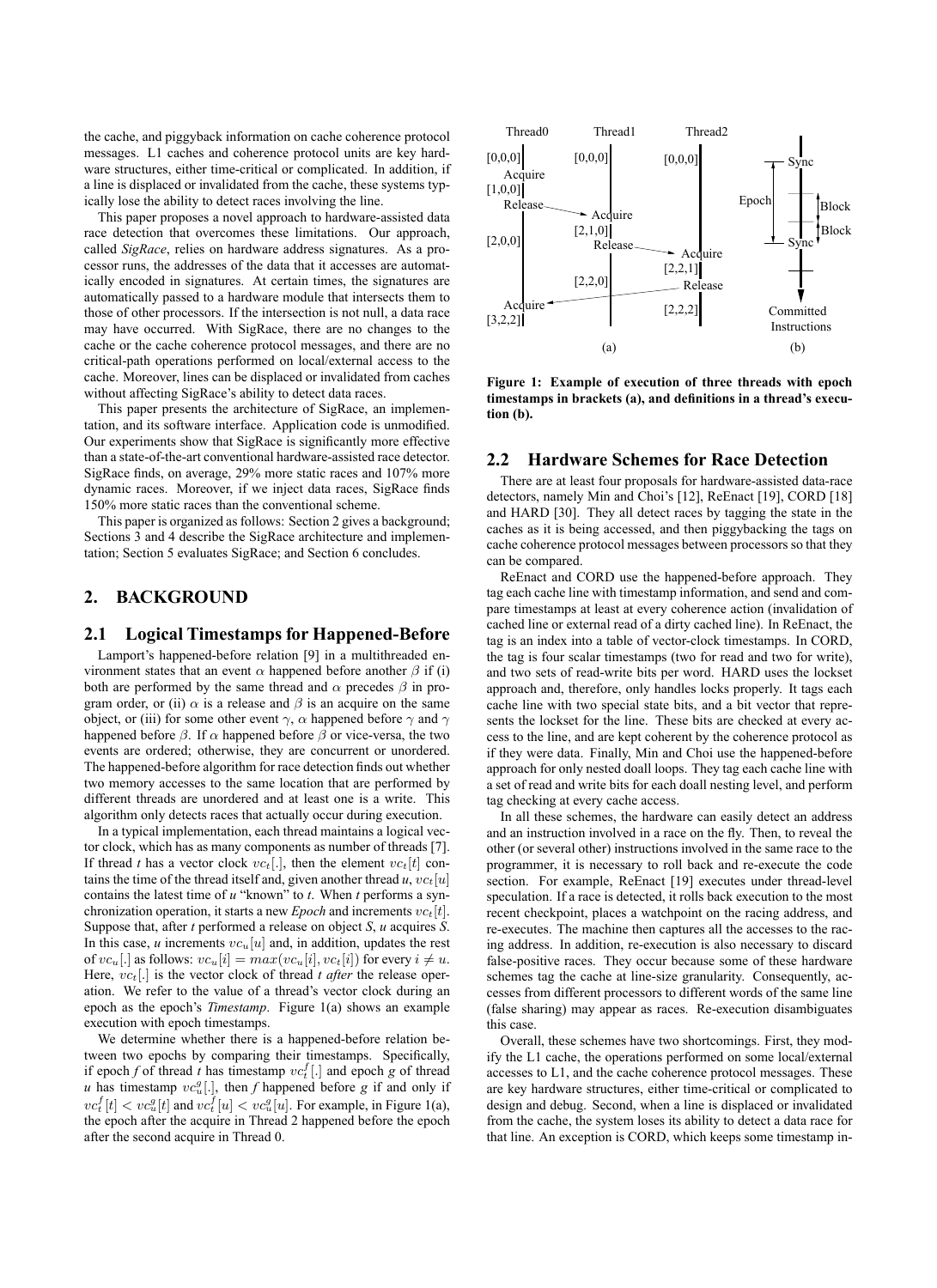formation in memory. We would like a design that decouples cache and coherence protocol from race detection, and has a longer detection window than that provided by cache residence.

### **2.3 Hardware Address Signatures**

A hardware address signature is a long register (e.g., 2Kbits long) where the memory addresses accessed by the processor are automatically hash-encoded and accumulated using a Bloom filter [2]. Signatures have been used in the Bulk system [4] and several subsequent multiprocessor designs (e.g., [3, 13, 28]) to detect data dependences between threads in thread-level speculation and transactional memory. Signatures are efficiently operated on in hardware using simple logic (e.g., bit-wise AND of signatures to find common addresses). From a signature, it is only possible to obtain a superset of the addresses that were originally encoded in the signature. Consequently, operations on signatures may produce false positives, although not false negatives.

In this paper, we use signatures to detect data races. While HARD [30] used a Bloom filter to encode locksets for efficient manipulation, this is the first paper that uses address signatures for happened-before race detection.

# **3. SIGNATURE-BASED RACE DETECTION**

### **3.1 Overview of the Idea**

The idea of SigRace is to automatically record the set of addresses accessed by the processor in a code section in hardware signatures. At appropriate intervals, the signatures and the epoch timestamp are automatically passed to an on-chip hardware module called *Race Detection Module* (RDM). The RDM keeps the signatures and the timestamp in an in-order queue assigned to the initiating processor, and compares them to the entries of queues assigned to other processors using very efficient signature operations. The comparison quickly determines whether there has been a potential data race.

SigRace addresses the two shortcomings of existing hardwareassisted schemes. First, there are no L1 cache modifications, no critical-path operations performed on local/external accesses to L1, and no cache coherence protocol message changes. Signature generation, storage, and comparison are decoupled from caches and coherence protocol. Second, lines can be displaced or invalidated from caches without SigRace losing the ability to detect data races. In practice, the RDM necessarily has limited storage capacity, and old signatures are discarded when room is needed, also limiting the race detection window. We will see, however, that SigRace's race detection capability is higher than that of cache-based systems.

Like all of the currently-proposed hardware schemes (Section 2.2), SigRace needs to rely on rollback and re-execution to provide the full set of racing instructions to the programmer, and to disambiguate false-positive races. However, using signatures introduces two differences. First, since SigRace detects races lazily when signatures are compared, SigRace without re-execution cannot provide any of the racing instructions. In contrast, since the currently-proposed schemes detect the race eagerly, they can plausibly detect one of the racing instructions without re-execution.

The second difference is the source of false-positive races. Unlike currently-proposed schemes, SigRace does not suffer false positives due to false sharing. This is because SigRace encodes *finegrain* (e.g., word) addresses in signatures. Accesses to different words of the same line do not induce a data race report. However, address aliasing in signatures may induce false positives in SigRace. This is because signatures represent a superset of the addresses that were encoded [4]. False negatives are not possible.

For simplicity, we want SigRace to support the rollback and reexecution largely in software. Consequently, SigRace does not use thread-level speculative execution. Reads and writes commit as usual. We use the ReVive checkpointing/rollback mechanism proposed by Prvulovic *et al.* [20]. After rollback and re-execution to the race, an analysis phase takes place. We envision rollback, reexecution, and analysis to be transparent to the user, who should at worst notice a slight slowdown when many false data races are detected.

Address collection into signatures is disabled and enabled in software at kernel entries and exits, respectively, and, optionally, at library entries and exits. This typically improves race detection. Moreover, the programmer can disable address collection during the execution of certain code sections. Finally, signatures are assigned to software threads rather than to hardware contexts.

In the following, we describe SigRace's operation under three stages: normal execution, re-execution, and race analysis. For simplicity of presentation, this section assumes one thread per processor and no thread migration. The implementation of SigRace is left for Section 4.

# **3.2 Normal Execution under SigRace**

The execution of a thread is logically divided into epochs, which are the dynamic instructions committed between synchronization operations (Figure 1(b)). The latter include, e.g., acquiring a lock, releasing it, waiting on a flag, setting a flag, or crossing a barrier. Under SigRace, each processor keeps the timestamp of the current epoch, which is encoded and updated as per Section 2.1. In addition, the processor has a Read (R) and a Write (W) Signature. When a load or a store commits, a hardware Bloom filter as in [4] automatically hash-encodes and accumulates the address loaded from or stored to, respectively, into the correct signature.

Ideally, a processor can keep its timestamp and R and W signatures to itself until the end of the epoch. At that point, they are made visible to all other processors, to check for data races. In practice, long epochs would cause the signatures to accumulate so much state that any operation on them would likely induce many false positives due to aliasing [4]. Consequently, when the processor has committed a certain number of dynamic instructions that we call a *Block* without finding a synchronization operation, the hardware automatically passes the timestamp and signatures to the RDM. Figure  $1(b)$  shows the resulting execution: a block finishes when either a certain number of dynamic instructions have been committed or a synchronization operation is found.

The exact actions taken when a block in processor  $i$  finishes for either reason are as follows (Figure 2). First, the hardware automatically dumps the timestamp and R and W signatures into a memorymapped FIFO queue of registers in the RDM called BlockHistoryQueue[i] (Step *1* in the figure). To save network bandwidth, the data is transferred in compressed format. The R and W signatures are then cleared. Finally, if the block finished because of a synchronization operation, library software updates the epoch timestamp and then saves it in a log in memory to keep a trail of timestamp changes — which is useful if we need to roll back execution.

At the RDM, simple hardware automatically compares the incoming data to entries in all the other BlockHistoryQueue[.] (Step 2 in the figure). Specifically, for a given BlockHistoryQueue[j], the incoming timestamp  $TS_{i0}$  gets compared to  $TS_{i0}$ ,  $TS_{i1}$ , etc — in sequence order starting from the latest one available. Such comparisons stop as soon as one of the *j* timestamps is found to precede the incoming timestamp — in this case, due to transitivity, all earlier *j* timestamps will also precede the incoming one. Then, for all timestamp pairs found to be unordered (e.g.,  $TS_{i0}$  and  $TS_{jN}$ ), simple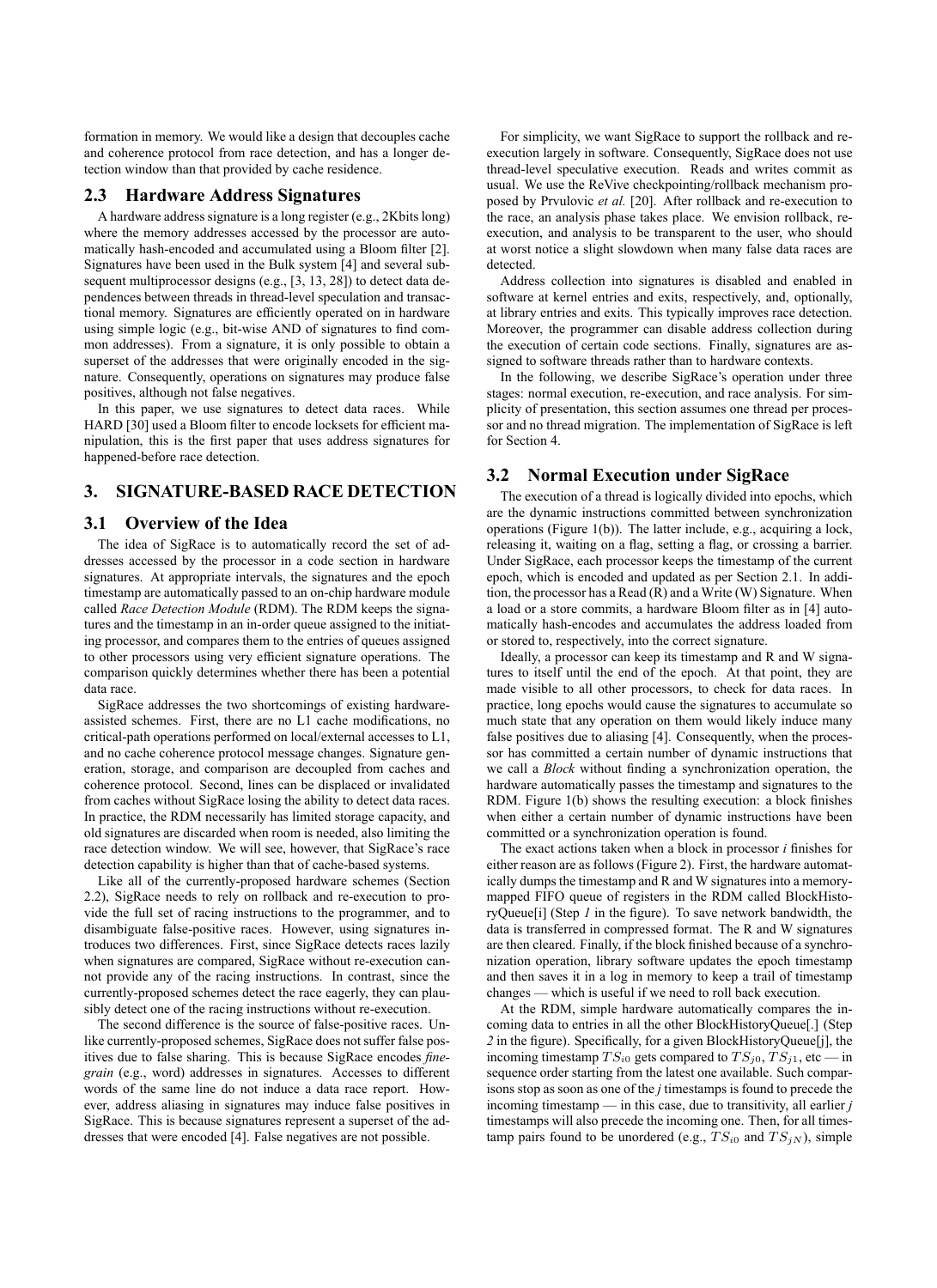

**Figure 2: Operations when a block finishes. In the figure,** *TS***,** *R***, and** *W* **refer to timestamp and read and write signature, respectively. In any BlockHistoryQueue[k], entries for older blocks have higher subscripts.**

signature functional units compute  $R_{i0} \cap W_{jN}$ ,  $W_{i0} \cap R_{jN}$ , and  $W_{i0} \cap W_{jN}$  (Step 3 in the figure). If any of these is not null, the two blocks have accessed the same location(s) without synchronization and at least one wrote. We have detected a data race — or a false positive. We call these two blocks and their corresponding threads the *Conflicting Blocks* and *Threads*.

A BlockHistoryQueue[k] is a FIFO queue. When it overflows, information on the displaced blocks is lost. We have lost the ability to detect data races in those blocks. We accept this limitation to keep overheads to a minimum.

### **3.3 Re-Execution under SigRace**

When a pair of Conflicting Blocks is found, we want to identify for the user the exact instructions and address(es) involved in the race(s), and to weed out any false positive transparently to the user. In our design, an exception forces all processors to roll back to the previous checkpoint and enter the *Re-execution* mode. In this section, we describe the checkpointing support and the re-execution process.

### *3.3.1 Checkpointing Support*

The SigRace design that we present needs a low-overhead checkpointing scheme. Ideally, such a scheme would already be in place for reliability purposes, and SigRace would reuse it. One possible scheme is ReVive [20], which performs incremental memory-state checkpointing. With ReVive, all processors are interrupted at intervals of several milliseconds, at which point, a software handler creates a global light-weight checkpoint. The checkpoint consists of saving the register state of all processors and writing back all the dirty cache lines to memory. Then, during execution, the memory controller logs every first update to a main memory location since the previous checkpoint (i.e., the log saves the value in memory before the first write-back of a dirty line from caches to the location). Rolling back to the previous checkpoint involves undoing the trail of memory updates from this log until the checkpoint, and then restoring the registers. The ReVive design in Prvulovic *et al.* [20] adds a 6.3% execution time overhead.

In addition, the kernel collects and buffers the inputs to the pro-

gram during Normal execution — such as interrupts, system call returns, and I/O input — and passes them to the re-execution at appropriate times. Support similar to this is provided by Flashback  $[25]$  and Rx  $[21]$ , which require no hardware modifications.

With these two mechanisms, we will now see that SigRace reexecutes following the same paths until the first data race is found.

#### *3.3.2 Re-Execution Operation*

Re-execution forces the application to follow the same order of epochs as in the original execution, and leaves each thread at the beginning of the *epoch* that the thread was executing when the race was detected. This is shown in Figure 3, where a race was detected at the points shown in Figure  $3(a)$ , and re-execution brings the threads to points *A*, *B*, *C*, and *D* in Figure 3(b). Note that reexecution does not bring each thread to the actual block that it was executing when the race was detected. This is because we do not rely on the ability to reproduce block boundaries exactly.



**Figure 3: Detection of a data race during Normal (a) and Reexecution (b) modes.**

To reproduce the order of epochs, SigRace uses the history of logged timestamps (Section 3.2). They encode the history of synchronization operation orders — i.e., which thread completed a synchronization operation before which other thread. SigRace uses these timestamps to follow the same synchronization orders.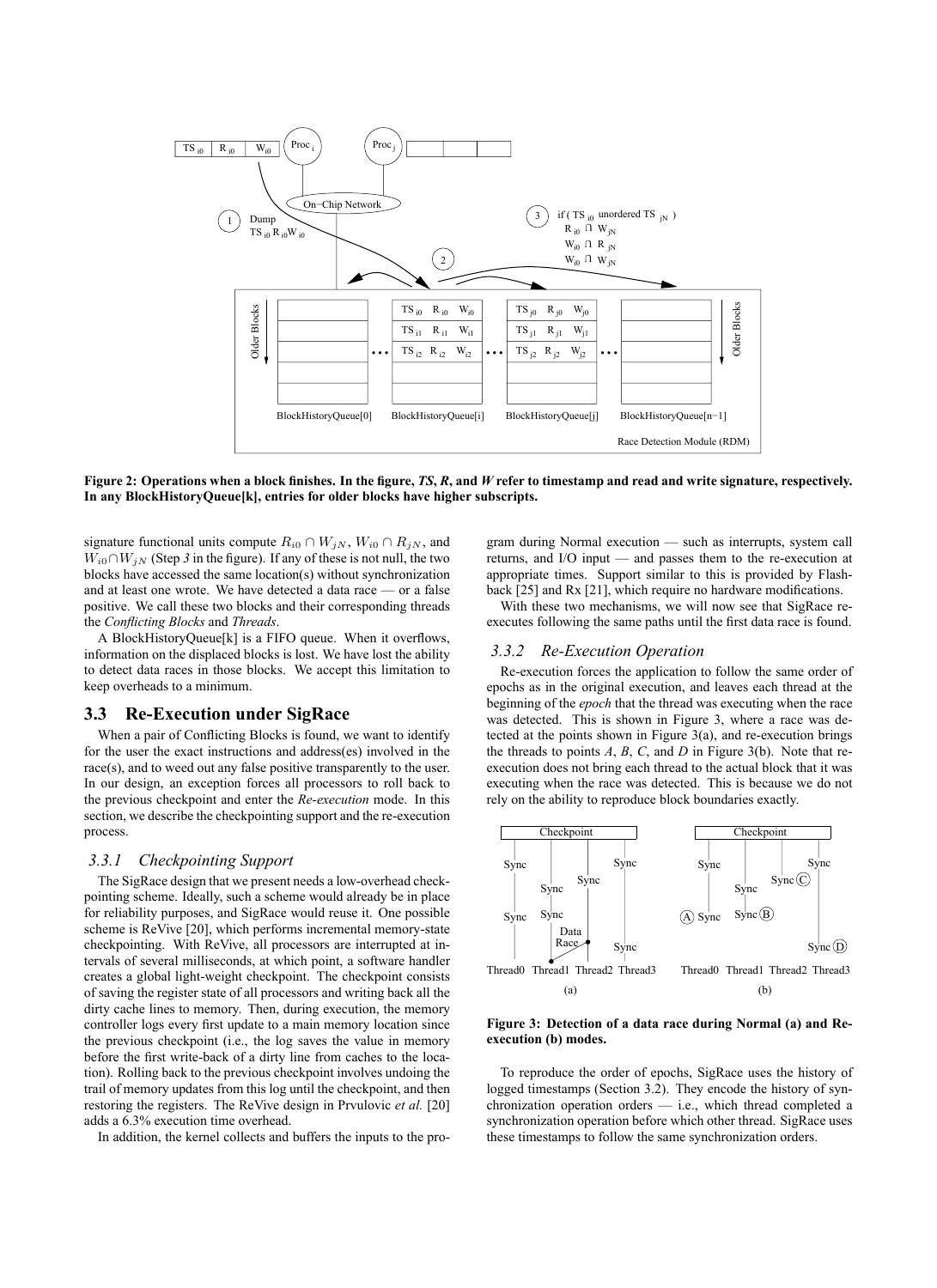Specifically, each processor has a Thread Re-execution Timestamp (TRT) register into which, as it re-executes, it successively loads the timestamps logged since the checkpoint. Recall that each timestamp was saved *after* the processor went past a synchronization operation. In addition, there is a shared software structure in memory called Global Re-execution Timestamp (GRT) that contains the most up-to-date logical time of each processor during the re-execution. In other words, while the TRT is the "thread view" of the current re-execution time, the GRT is the "true global view". Each processor compares its TRT to the GRT to see when the other processors have executed all the earlier epochs and the processor can proceed. Proceeding means for the processor to perform its next synchronization operation, update its own component of the GRT, execute its next epoch, and read its next logged timestamp into its TRT.

The actual algorithm is as follows. Let us call  $qrt[.]$  the GRT and  $trt_p$ [.] the TRT of processor p. Each i in grt[i] is the latest epoch from processor  $i$  that has been executed. For example, Figure 4 repeats the timeline of Figure 1(a) and shows with an arrow the current position of each replaying processor. As a result,  $grt[.] = [2, 1, 0]$ . All processors are waiting at a synchronization operation and we need to decide which one(s) to execute next. Each processor has loaded into its trt the timestamp it had *after* the synchronization (e.g.,  $trt_1$ [.] = [2, 2, 0]). When a given processor p finds that  $grt[i] \geq trt_p[i]$  for all  $i \neq p$ , then processor p executes the synchronization operation sets  $grt[n] = trt_p[n]$  executes its the synchronization operation, sets  $grt[p] = trt_p[p]$ , executes its next epoch, and loads its next logged timestamp into  $trt_p$ . The last two operations are not performed if there is no next logged timestamp. In the figure, the only processor for which the inequality is true is Processor *1*. Consequently, Processor *1* will execute the release and set GRT to [2,2,0]. Since it has no further timestamp logged, it will wait there.



**Figure 4: Re-execution using the logged timestamps.**

# **3.4 Race Analysis under SigRace**

When all threads have reached their last logged timestamp, execution enters the *Analysis* mode. In this mode, only the threads involved in the data race execute, while the others stall. Specifically, first, the two processors executing the Conflicting threads load into a local register called the *Conflict Signature* the intersection of the two Conflicting blocks' signatures — namely the union of  $R_{i0} \cap W_{jN}$ ,  $W_{i0} \cap R_{jN}$ , and  $W_{i0} \cap W_{jN}$  as per Section 3.2. The Conflict Signature holds the hashed address(es) involved in the race. Then, the two Conflicting threads execute normally up to their next synchronization points, while the hardware automatically intersects their loads and stores against the Conflict Signature. Every time a non-null intersection occurs, a trap is triggered, which records the memory address and the PC. Finally, when both threads have reached their next synchronization points, a software handler compares the record of trapping addresses in both processors, to see if there are common addresses. If so, SigRace has found a data race, which it reports to the user. Otherwise, it was only a false positive and is ignored.

As each Conflicting thread reaches its next synchronization point, it may have executed past its Conflicting block. This is fine, since it enables us to capture as many of the references involved in the data race(s) as possible.

After the Analysis step, execution *seamlessly* returns to the Normal mode of execution. This is enabled by the fact that SigRace continued to perform timestamp/signature logging and signature intersection during Re-execution and Analysis modes — exactly like it did during Normal mode. In this way, the trail of timestamps and signatures is up to date at the point where Analysis completes and all processors resume Normal execution.

Because the Analysis step may push program execution beyond what was executed before the rollback, it is possible that the Analysis step discovers new data races. To address this case, SigRace proceeds as follows. Every time two blocks are found to conflict during Analysis ( $R_{i0} \cap W_{jN}$ ,  $W_{i0} \cap R_{jN}$ , or  $W_{i0} \cap W_{jN}$  are not null), a handler compares their intersection against the contents of the Conflict Signature. If the latter is a superset, no action is taken because this race is already being processed (call it *Race1*). Otherwise, the handler saves the signature intersection and records the need to analyze the new data race (call it *Race2*) later. In this case, after *Race1* is fully analyzed, execution is rolled back, and we proceed to perform Re-execution and Analysis for *Race2*. Note that we cannot analyze the two races concurrently because, by the time we detect the presence of *Race2*, processors have already issued some of the references associated with it.

Overall, to minimize the amount of re-execution, SigRace is designed as follows. When a processor in Normal execution detects a pair of Conflicting blocks, it does not immediately request a rollback. Instead, it continues executing for several more blocks (e.g., 5–10) or until it synchronizes, before interrupting all other processors and requesting rollback. The goal is to collect as many potential races as possible. During Analysis, the Conflict Signature of each processor contains the racing addresses of all the races that the processor is involved in characterizing. In this way, multiple races are analyzed concurrently. Finally, SigRace also saves the Conflict Signatures of the races that it has finished analyzing. In this way, if SigRace has to re-execute the same code a second time, it can ignore the race already analyzed.

### **4. SIGRACE IMPLEMENTATION**

Our implementation of SigRace requires some hardware and software changes to a chip multiprocessor. The hardware changes are the Race Detection Module (RDM) and some additions to the perprocessor cache hierarchy. The cache tag and data arrays are *unmodified*. Also, SigRace does not use speculative multithreading. On the software side, SigRace needs an augmented synchronization library. In this section, we describe the hardware and software components, and then how SigRace is virtualized to make it usable.

#### **4.1 Hardware Modifications**

The RDM is a simple on-chip hardware module that is connected to the on-chip network. As shown in Figure 5(a), it contains the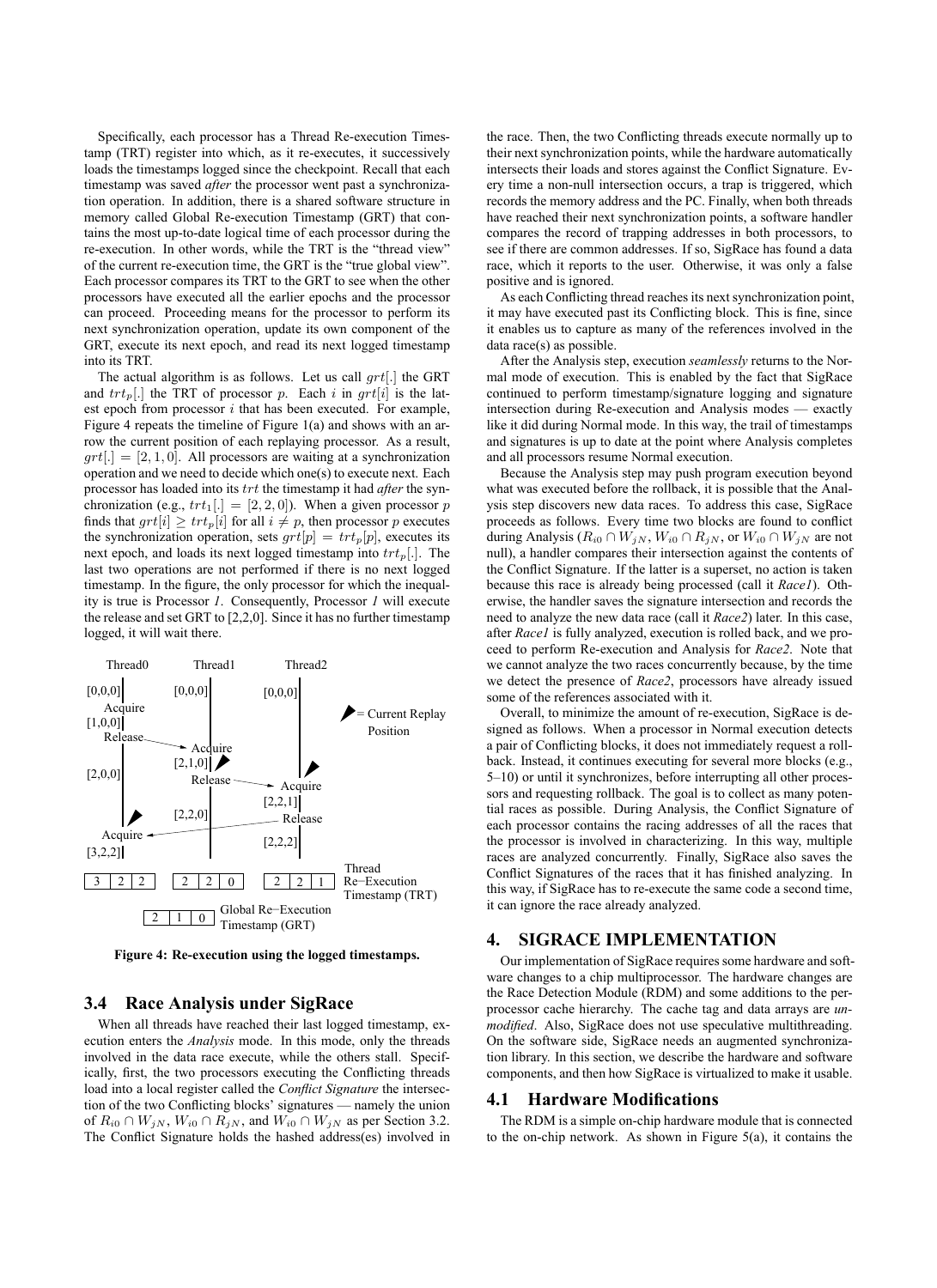BlockHistoryQueue[.], which stores past timestamps (TS) and signatures for all the processors (Section 3.2). It also includes functional units that operate on signatures (like in Bulk [4]) and timestamps.



(b) Additions to the Private Cache Hierarchy

**Figure 5: Hardware support needed by SigRace.**

SigRace also requires some per-processor hardware that is placed in the cache hierarchy in a module that interfaces with the processor, the cache and the network (Figure 5(b)). The module includes storage for the current epoch timestamp and the current block's R and W signatures. The addresses hashed into signatures have a finer granularity than cache line, so that false sharing of a line does not trigger incorrect data race alarms. A good choice is to use word addresses. The module also includes the Thread Re-Execution Timestamp (TRT) for re-execution (Section 3.3) and the Conflict Signature for analysis (Section 3.4). There are two flags, namely the *Operation Mode* (OM) that denotes whether the hardware is in Normal, Re-execution, or Analysis mode, and the *Conflicting Thread* (CT) that denotes whether the thread is a Conflicting one (Section 3.2). There is also a *Committed Instruction Counter*. When the latter reaches the maximum value set for a block — or an approximate value, since there is no need to be exact — it sends a signal to terminate the current block. The SigRace controller then initiates the following actions: dump TS, R and W into the corresponding BlockHistoryQueue[i], and clear R, W, and the Committed Instruction Counter.

The TS and R and W signatures are compressed before being sent to the on-chip network, and decompressed as they get into the RDM. We call these network messages the *Summary* messages. Their compressed size is  $\approx$ 100 bytes — for 2 signatures of 2 Kbits each and a 160-bit timestamp. This is less than the size of two cache lines, and is sent out every time a block completes ( $\approx$ 2,000 committed instructions). Summary messages from the same processor need to arrive at the RDM in order; messages from different processors can arrive in any order. This centralized RDM design is fine for the small numbers of processors considered in this paper (8). In large, distributed machines, the RDM can be distributed as well.

### **4.2 Software Interface**

High-level synchronization constructs such as M4 macros [11] and OpenMP directives [6] are commonly used by programmers and parallelizing compilers. These constructs can enable SigRace transparently. Specifically, we rewrite such constructs to encapsulate the SigRace operations. As a result, the application code does not need be modified at all, and all we need is to relink it with the new M4 or OpenMP library.

To accomplish this, we start by adding three processor instructions that operate on local SigRace structures (Table 1). Two of the instructions (*collect\_on* and *collect\_off*) enable and disable the collection of addresses into signatures, and the counting of committed instructions. A variation of these instructions could perform these actions only on a range of addresses. These instructions are used to prevent the signatures from being polluted by unrelated accesses (such as those from the OS or the instrumentation added to the macros) or by obviously-private accesses (e.g., those to the stack). They can also be used to mark a benign data race or an epoch that should *skip the checking*. The other instruction (*sync\_reached*) is invoked when execution reaches a synchronization operation. Specifically, it is invoked immediately before performing a release-type operation and immediately after performing a successful acquire-type operation. It tells the SigRace controller to dump TS, R and W into the RDM, clear R, W, and the Committed Instruction Counter, and increment the counter in TS that corresponds to the local thread.

| Instruction  | Description                                                                                                                                                  |
|--------------|--------------------------------------------------------------------------------------------------------------------------------------------------------------|
| collect on   | Collect addresses into R and W, and count<br>committed instructions.                                                                                         |
| collect off  | Do not collect addresses into R or W, or<br>count committed instructions.                                                                                    |
| sync reached | Dump TS, R, and W into the RDM. Clear R,<br>W and the Committed Instruction Counter.<br>Increment the counter in TS that<br>corresponds to the local thread. |

#### **Table 1: Instructions to manage SigRace structures.**

For simplicity, we assume that these instructions make their side effects visible only when they commit — like the updates of signatures by loads and stores. A design where these actions happen earlier in the pipeline can also be conceived.

With these instructions, we can build new macros for all the synchronization primitives. As an example, we consider the M4 macros for UNLOCK and LOCK. Table 2 shows the conventional implementation and the one adapted for SigRace in Normal execution mode (SN\_UNLOCK and SN\_LOCK). In the SigRace version, synchronization variables have a *lock* and a *timestamp* field — shown as \$1.lock and \$1.timestamp, respectively.

In SN\_UNLOCK, before unlocking the *lock* field of the variable, the *sync\_reached* instruction executes (Table 2). Then, the TS of the processor — which has already been updated by *sync\_reached* — is saved in the *timestamp* field of the variable (Line 3). Then, the lock is released. Finally, the updated TS is explicitly saved in a TS log in memory, in case it is needed for re-execution (Line 5). In SN\_LOCK, after the lock is acquired and *sync\_reached* executed, the new TS is generated. This is done by taking the current TS which is already updated by *sync\_reached* — and the value stored in *timestamp*, and applying the algorithm of Section 2.1 (shown as *GenerateTS*). Finally, the TS is saved in the TS log.

Finally, we need to augment the macros to work for all exe-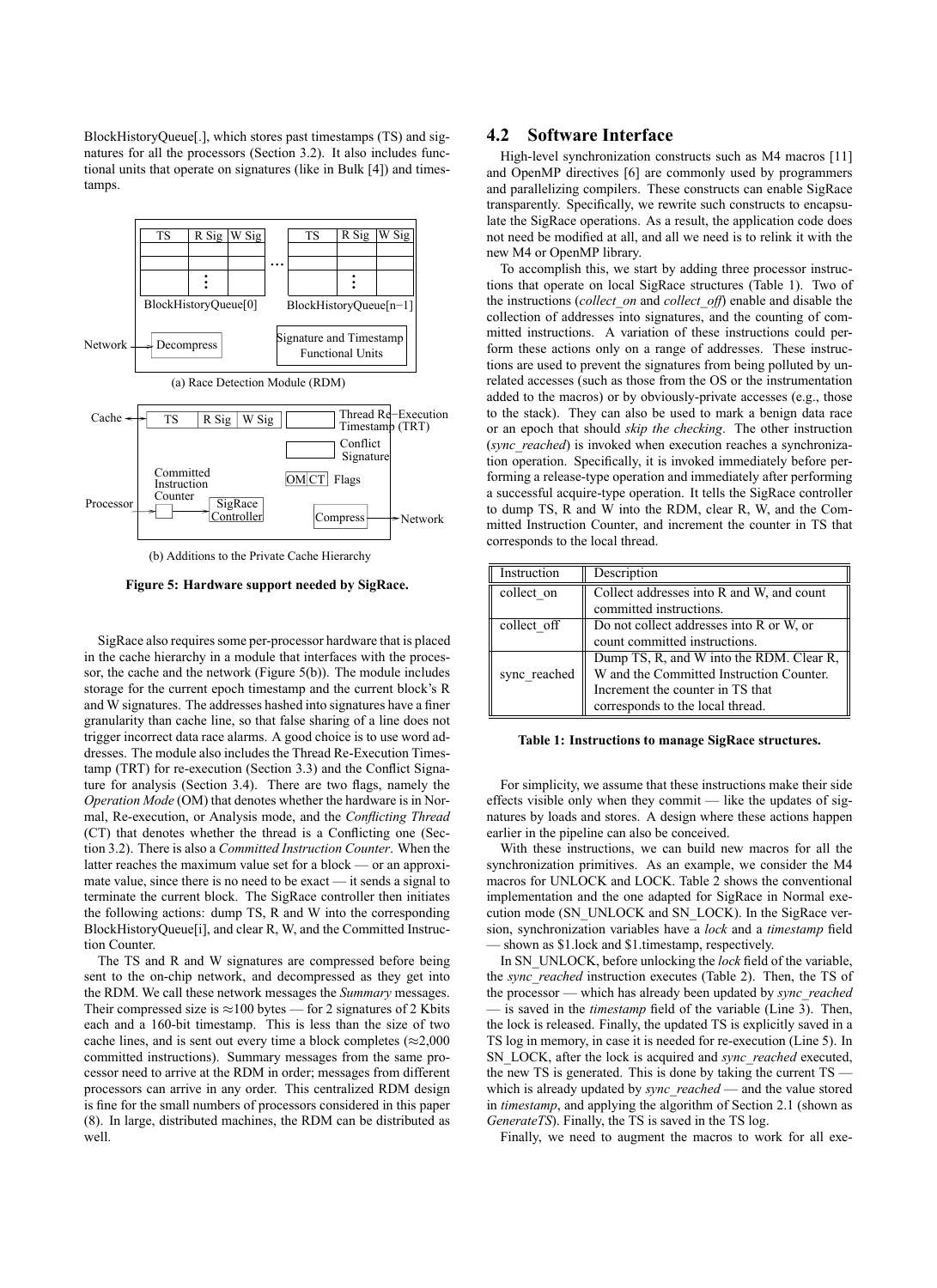| Opera- | Implemen- |    | Code                             |
|--------|-----------|----|----------------------------------|
| tion   | tation    |    |                                  |
|        | Conven-   | 1: | UNLOCK('{                        |
|        | tional    | 2: | unlock $(\$1);\}'$               |
|        |           | 1: | <b>SN UNLOCK</b> <sup>(1</sup> } |
| Unlock | SigRace   | 2: | sync reached;                    |
|        | (Normal   | 3: | $$1. timestamp = TS;$            |
|        | Execution | 4: | unlock(\$1.lock);                |
|        | Mode)     | 5: | AppendtoTSLog(TS,TSLog);         |
|        |           | 6: | $\{2\}$                          |
| Lock   | Conven-   | 1: | $LOCK$ ('{                       |
|        | tional    | 2: | $lock($ \$1); }')                |
|        |           | 1: | SN LOCK('{                       |
|        | SigRace   | 2: | $lock(\$1.lock);$                |
|        | (Normal   | 3: | sync reached;                    |
|        | Execution | 4: | $TS = GenerateTS(TS,$            |
|        | Mode)     | 5: | \$1.timestamp);                  |
|        |           | 6: | AppendtoTSLog(TS,TSLog);         |
|        |           | 7: | }?)                              |

**Table 2: UNLOCK and LOCK macros: conventional implementation and one for SigRace in Normal execution mode.**

cution modes. As an example, Table 3 shows the resulting final S\_UNLOCK macro, which builds on top of SN\_UNLOCK. The code is surrounded by *collect\_off* and *collect\_on* to prevent these accesses from polluting the signatures. If the OM flag indicates we are in Re-execution mode, we load the next timestamp from the old timestamp log into the TRT (Line 4), and spin until the GRT reaches the appropriate value (Line 5) (Section 3.3). If, instead, we are in Analysis mode, we have completed the execution of an epoch in this mode in one of the Conflicting threads. It is now time to analyze the record of traps observed (Line 8) (Section 3.4) and, depending on the outcome, proceed in Normal mode.

Irrespective of the mode, we then need to perform the unlock operation (Line 11) as was described in Table 2. Then, if we are in Re-execution mode, we update the GRT with the corresponding counter from the TRT (Line 13) and then check if the old timestamp log is empty. If so, we set the mode to Analysis (Line 15) and check the CT flag to see if this is a Conflicting thread. If so, we set up the Conflict Signature and continue execution (Section 3.4). Otherwise, the thread stalls until the Conflicting threads complete the analysis. After that, we return to Normal mode. Similar code is generated for the other synchronization constructs.

### **4.3 SigRace Virtualization**

Previous discussions have largely used thread and processor interchangeably. In reality, SigRace has to function in an environment where threads migrate across processors and the number of threads and processors may be different. In this section, we consider this environment. We do it in three steps. First, we allow threads to migrate across processors but the number of threads and processors is the same (*Migration* environment). Second, we augment Migration to allow the number of threads to be different (and typically larger) than the number of processors; some threads are waiting for an available processor (*Multiplex* environment). Finally, we augment Multiplex to allow processors that support multiple hardware contexts (*Multithreaded* environment). We discuss each environment under Normal execution, and then consider the Re-execution and Analysis modes.

| 1:  | S UNLOCK('{                                                   |
|-----|---------------------------------------------------------------|
| 2:  | collect off                                                   |
| 3:  | if (Flags.OM = Re-execution) { /* Re-exec. mode? */           |
| 4:  | LoadfromTSLog(TRT,OldTSLog);                                  |
| 5:  | WhileNotMyTurn(TRT,GRT) {};                                   |
| 6:  | ₹                                                             |
| 7:  | else if (Flags.OM = Analysis) $\frac{7}{7}$ Analysis mode? */ |
| 8:  | AnalyzeRecordOfAccesses(); /* Analyze data */                 |
| 9:  | Flags.OM = Normal; /* End of Analysis mode */                 |
| 10: |                                                               |
| 11: | SN UNLOCK(\$1)                                                |
| 12: | if (Flags.OM = Re-execution) { /* Re-exec. mode? */           |
| 13: | UpdateGRT(TRT,GRT);                                           |
| 14: | if (OldTSLogEmpty) {                                          |
| 15: | Flags.OM = Analysis; /* Analysis mode */                      |
| 16: | if (Flags.CT) $\}$ /* One of the Conflicting threads? */      |
| 17: | LoadConflictSignature();                                      |
| 18: | /* Set up the Conflict Signature. Continue */                 |
| 19: |                                                               |
| 20: | else $\frac{1}{2}$ Not Conflicting thread */                  |
| 21: | StallUntilEndAnalysis(); /* Stall */                          |
| 22: | Flags. OM = Normal; $/*$ End of Analysis $*/$                 |
| 23: |                                                               |
| 24: |                                                               |
| 25: |                                                               |
| 26: | collect on                                                    |
| 27: | }')                                                           |

**Table 3: Resulting UNLOCK macro for SigRace.**

# *4.3.1 Enabling Thread Migration*

Epoch timestamps and signatures belong to threads rather than processors. Consequently, in the Migration environment, the timestamp is saved when a thread is pre-empted and restored on the processor where the thread runs next. Signatures are not saved and restored because, on thread pre-emption, the currently-running block finishes. At that point, the signatures are sent to the RDM and then cleared.

The threads of a program have a statically-assigned *SigRaceID*, which goes from 0 to the number of threads in the program minus one. They use their SigRaceID to index into vector clocks of processors and array of BlockHistoryQueues in the RDM. Specifically, counter  $i$  in a vector clock belongs to the thread with SigRaceID = *i*, irrespective of which processor the thread is currently running on. Such thread always updates counter *i* in the vector clock of the processor it is running on. Moreover, signatures from that thread will always be dumped on BlockHistoryQueue[*i*] in the RDM.

In this environment, the hardware in Figure 5 is affected as follows. First, the components in Figure 5(b) belong to a thread. Consequently, the operating system saves and restores them on context switch — except for the signatures and the Committed Instruction Counter, which are cleared. Second, the RDM in Figure 5(a) includes a new hardware structure. It is an indirection table called the *CoreToThread* table. This table has as many entries as cores in the chip. It contains the mapping between core number and SigRaceID of the thread currently running on the core. The operating system updates the table on context switches. During execution, when the RDM receives a message from core *j*, the hardware reads CoreToThread[ $j$ ]. It then uses the value read, say  $i$ , to store signatures and timestamp in BlockHistoryQueue[*i*].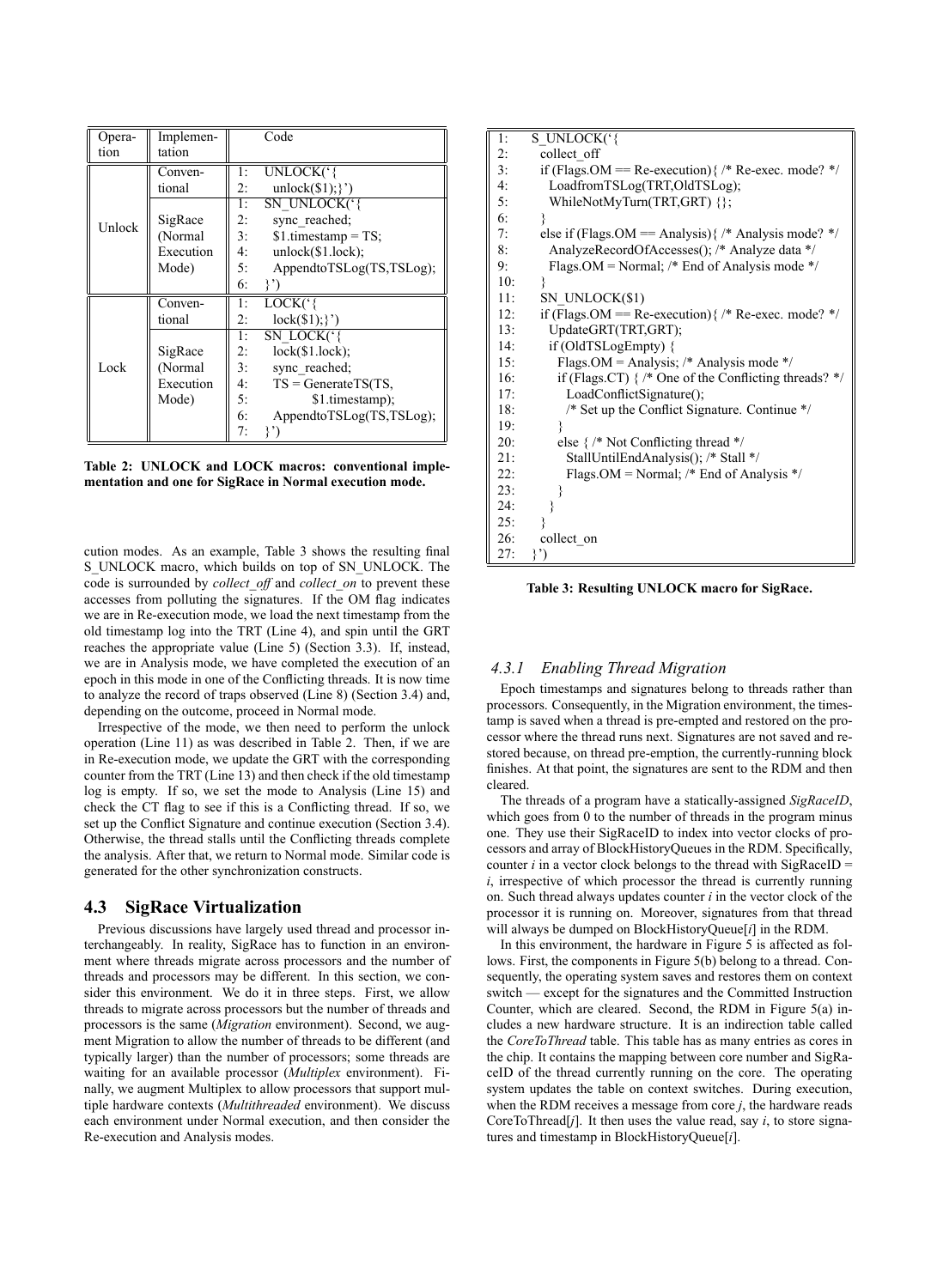### *4.3.2 Different Thread & Processor Numbers*

The hardware for the Multiplex environment extends the one for Migration by supporting a range of SigRaceID values larger than the number of cores. Specifically, each vector clock in processors and each (software) timestamp field in sychronization variables is sized up to have as many counters as the maximum range of SigRaceID (Figure 6(a)). Similarly, the RDM has as many BlockHistoryQueues as the maximum range of SigRaceID, and the width of the CoreToThread table is increased accordingly (Figure 6(b)).



**Figure 6: Supporting more threads than cores.**

Before a program runs, it declares the number of threads that it will use, and the hardware and software structures mentioned are sized accordingly. While the program runs, the RDM intersects an incoming signature message against all BlockHistoryQueues even those that belong to threads that are currently not running.

#### *4.3.3 Enabling Multiple Contexts per Processor*

The Multithreaded environment extends the Multiplex one in that each hardware context in a processor counts as an additional virtual core. This requires increasing the number of counters in the vector clocks and in the timestamp fields of synchronization variables, and the number of BlockHistoryQueues in the RDM.

Each hardware context has a copy of the hardware shown in Figure 5(b). Moreover, the messages that processors send to the RDM have to include both the core ID and the hardware context ID within the core. Only then can the RDM identify the appropriate Block-HistoryQueue to update.

### *4.3.4 Re-Execution and Analysis Modes*

In all three environments described, threads are re-executed without any scheduling constraints. Specifically, Re-execution does not need to reproduce the thread schedule followed during the Normal execution. All that is required is that the order of successful synchronization operations be the same as in the Normal execution. This is ensured by reading the timestamp log from memory (Section 3.3.2) and enforcing it. At worst, in the Multiplex environment, performance may suffer because a thread that owns a critical lock may be temporarily not scheduled, preventing other thread from making progress.

In addition, re-execution does not need to reproduce the same block sizes as in the Normal execution. The reason is that Reexecution brings the threads to the beginning of epochs, rather than to specific blocks within epochs.

The checkpointing support described in Section 3.3.1 can still be used. Such support is able to return the memory state of the whole machine to a certain point in the past — without knowing about the number of threads in the program or how they were scheduled. If, however, it is desired to checkpoint only one of several applications that may be running, a different, application-level checkpoint design is needed. Such a design is outside this paper's scope.

As expected from the discussion on the Normal execution mode, there are a few structures used during Re-execution that need to change. First, the TRT (Figure 5(b)) is thread-private, and is saved and restored on context switch. In addition, the TRT and GRT have as many counters as the range of SigRaceIDs in the program. Moreover, threads use their SigRaceID to index into the TRT register, irrespective of what core they are currently running on.

Finally, the Analysis mode requires no change, since only the conflicting threads are participating in the execution. Both the Conflict Signature and the Conflict Thread structures (Figure  $5(b)$ ) are thread-private variables and the hardware saves and restores them on context switch.

# **5. EVALUATION**

To evaluate SigRace, we consider four issues: (1) the signature configuration, which determines the number of false positives,  $(2)$ the block size and number of entries in each BlockHistoryQueue[i], which determine the window of monitored execution, (3) the effectiveness of SigRace in detecting data races, and (4) the overheads of SigRace. In the following, we first overview the experimental setup and then consider each issue in turn.

### **5.1 Experimental Setup**

Since we are interested in the high-level parameters of SigRace, we use the PIN [10] binary instrumentation tool to design a simulator of the SigRace hardware, and run the applications on a real 8-processor shared-memory machine. This approach has the bene fit of execution-driven simulation without incurring the slow speeds of typical cycle-accurate simulators. Table 4 shows the default parameters used in the simulation.

| Num. of processors: 8                                    | Timestamp size: $8 \times 20 = 160$ bits |  |  |  |  |  |
|----------------------------------------------------------|------------------------------------------|--|--|--|--|--|
| L1 size: 32 Kbytes                                       | Sig. size: 2 Kbits each R and W          |  |  |  |  |  |
| L1 line size: 64 bytes                                   | Block size: 2,000 committed instr.       |  |  |  |  |  |
| Coh. protocol: MESI                                      | BlockHistoryQueue[i] size:               |  |  |  |  |  |
| Checkpt. interval: 1 M                                   | 16 entries                               |  |  |  |  |  |
| committed instr./proc.                                   |                                          |  |  |  |  |  |
| Benchmarks:                                              |                                          |  |  |  |  |  |
| SPLASH2 kernels: FFT, Cholesky, LU                       |                                          |  |  |  |  |  |
| SPLASH2 applications: Barnes, Volrend, Ocean, Radiosity, |                                          |  |  |  |  |  |
| Raytrace, Water-ns, Water-spatial                        |                                          |  |  |  |  |  |
| PARSEC kernels: Dedup, Streamcluster                     |                                          |  |  |  |  |  |
| PARSEC applic: Blackscholes, Fluidanimate, Swaptions     |                                          |  |  |  |  |  |

#### **Table 4: Default parameters used in the evaluation.**

We model an 8-core chip multiprocessor where 32-Kbyte L1 caches are connected in a multistage network and kept coherent with a MESI cache coherence protocol. The timestamp size is very conservatively set to 160 bits. The default values for the size of signatures, block, and BlockHistoryQueue[i] are set according to the sensitivity analyses presented later. We take periodic global checkpoints. A checkpoint is created as soon as a processor has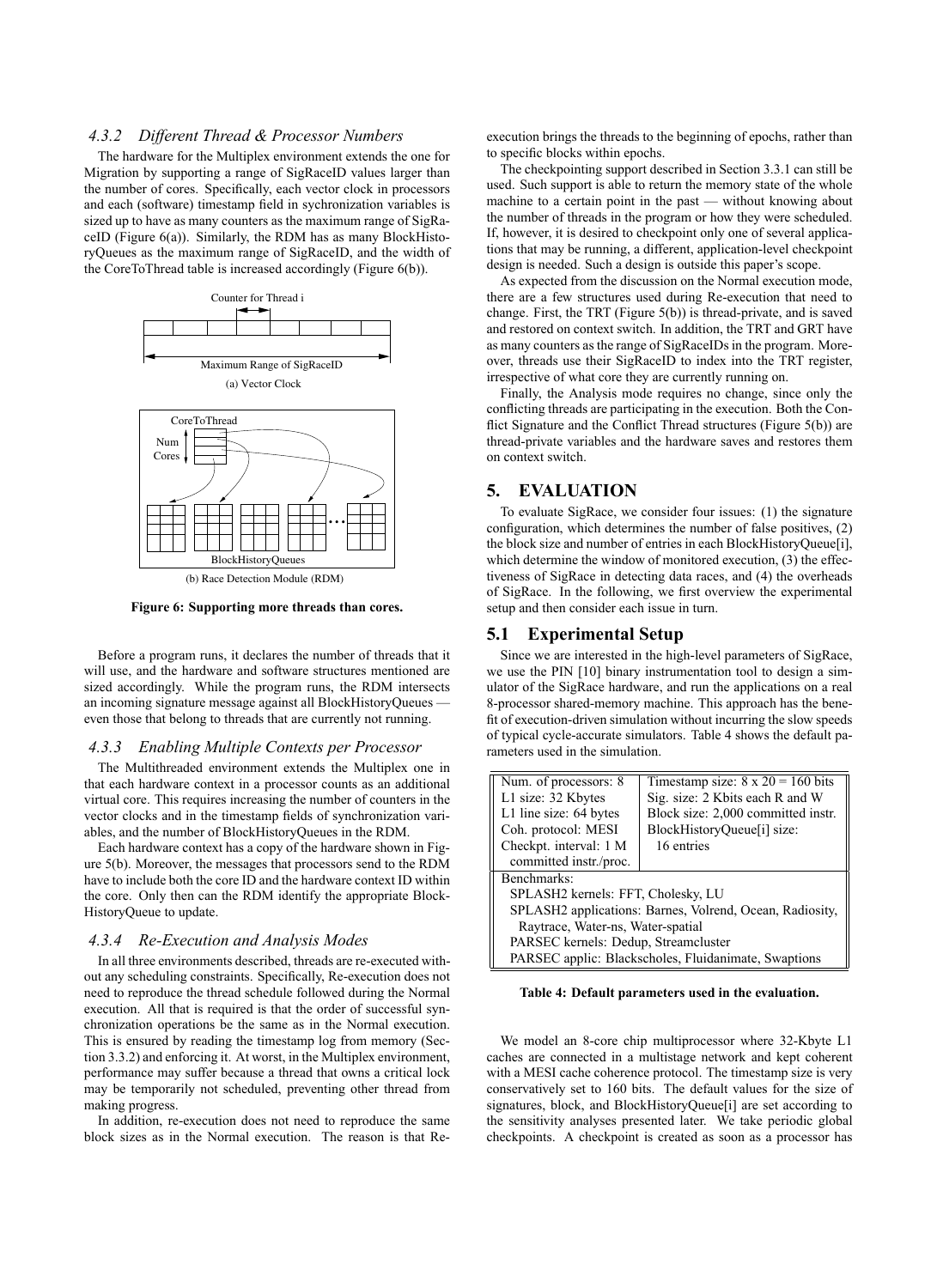committed 1 M instructions. We use the checkpointed information as a starting point of our Re-execution and Analysis algorithms.

We evaluate SigRace with the SPLASH2 and PARSEC [1] benchmarks. These benchmarks are representative of parallel workloads and exhibit a variety of memory access patterns. For SPLASH2, we use the default inputs, while for PARSEC, we use the *simmedium* input size. We report data for 10 SPLASH2 and 5 PARSEC benchmarks. As shown in Table 4, we separate them into SPLASH2 kernels, SPLASH2 applications, PARSEC kernels, and PARSEC applications.

# **5.2 Signature Configuration**

We test multiple signature configurations, denoted as  $B_i$   $S_j$ . We first partition the address into 2 portions. The possible configurations are the  $B_i$  in Table 5. Then, we use multiple Bloom filters in parallel using the *H3* hash function as in [23] — half of them process one portion while the other half the other. The configurations are the  $S_i$  in Table 6.

| Configuration |     | <b>Address Partition</b> |
|---------------|-----|--------------------------|
|               | LSB | USB                      |
| $B_1$         |     | 24                       |
| B2            | 10  | I I                      |
| Вą            | 16  |                          |

**Table 5: Address partitions. LSB and USB stand for Lower and Upper Sliced Bits.**

| Configuration  | # of Bloom    | Bits per Bloom | Sig Size<br>$(k \times n)$ |
|----------------|---------------|----------------|----------------------------|
|                | Filters $(k)$ | Filter $(n)$   |                            |
| $\mathrm{S}_1$ | 16            | 256            | 4Kbit                      |
| $S_2$          | 16            | 128            | 2Kbit                      |
| $S_3$          | 16            | 64             | 1Kbit                      |
| $S_4$          |               | 512            | 4Kbit                      |
| S <sub>5</sub> |               | 256            | 2Kbit                      |
| $\mathrm{S}_6$ |               | 128            | 1Kbit                      |

**Table 6: Signature organizations.**

We run the applications and count the number of signature intersections that indicate a collision while there is none. The ratio of this number over the total number of signature intersections is the false-positive rate. Figure  $7(a)$  shows the average false-positive rate of the applications for our default parameters. In the rest of the paper, we use  $B_2\_S_2$ , where the false-positive rate is 1.57%.



**Figure 7: False positive rate versus signature configuration (a) and versus block size (b).**

### **5.3 Block and BlockHistoryQueue[i] Size**

If we choose a large SigRace block then, with the same Block-HistoryQueue[i] (BHQ[i]) size, we can monitor a larger instruction window for possible data races. However, as the block size increases, the signature false-positive rate also increases. Figure 7(b) shows the false-positive rate for different block sizes beyond our default of 2,000 committed instructions. *Sync* means terminating a block only at synchronizations. We see that larger blocks induce more false positives.

For a given block size, if we increase the number of entries in BHQ[i], we cover a larger instruction window. However, we have to do more signature operations and the BHQ takes more area.

To evaluate these issues, we run the applications with different numbers of entries in BHQ[i] and different block sizes. When the RDM checks an incoming signature against a BHQ[i], the hardware operates on each of the entries in the BHQ[i] until it finds a block that is a predecessor of the incoming one. If there is such a predecessor, then SigRace does not lose any race detection opportunity. We call this event a *Hit*. Otherwise, SigRace loses race detection opportunity beyond the oldest entry in BHQ[i]. We are interested in the execution window that starts at the previous checkpoint and ends at the block just before the oldest entry in BHQ[i]. We call it the *Lost Detection Window*.

Figure 8(a) shows the lost detection window as a percentage of the checkpoint interval, while Figure 8(b) shows the hit rate of a signature against a BHQ[i], and Figure 8(c) shows the number of timestamp comparisons in a BHQ[i] per signature until hitting in the BHQ[i] or exhausting all full BHQ[i] entries. All figures have the same X axis and share the same legend.



**Figure 8: Lost detection window (a), hit rate (b), and number of timestamp comparisons (c) for different numbers of BHQ[i] entries and block size. All figures share the same legend.**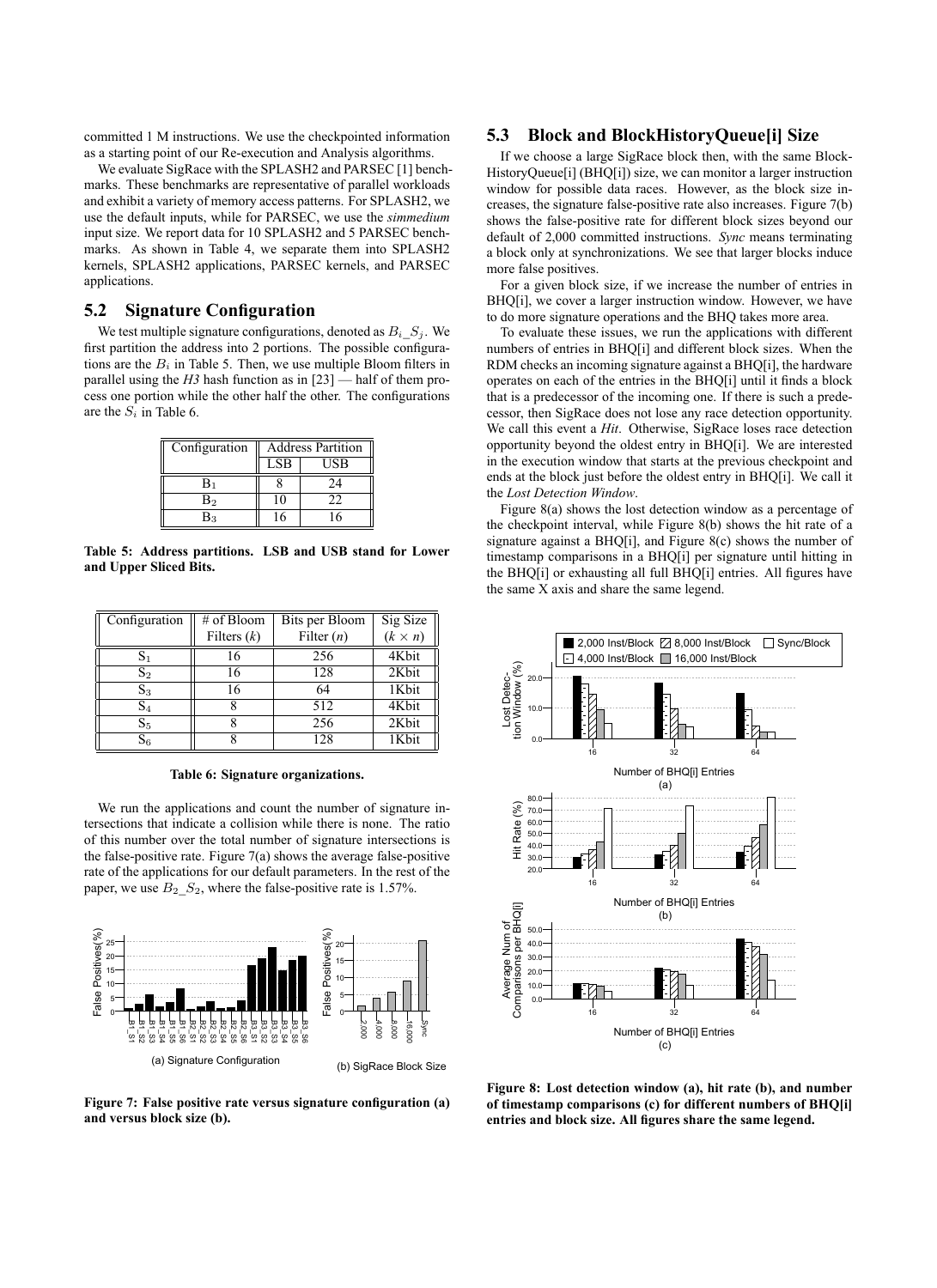|                     | <b>Finding Existing Races</b> |        |             |       |                | <b>Finding Injected Races</b> |         |                           |           |                     |                |
|---------------------|-------------------------------|--------|-------------|-------|----------------|-------------------------------|---------|---------------------------|-----------|---------------------|----------------|
| Application         | <i>Ideal</i> SigRace          |        | SigRace     |       | W-ReEnact      |                               | Racy    | <b>Static Races Found</b> |           | Runs w/ Races Found |                |
|                     | <b>Stat</b>                   | Dyn    | <b>Stat</b> | Dyn   | <b>Stat</b>    | Dyn                           | Runs    | SigRace                   | W-ReEnact | SigRace             | W-ReEnact      |
| <b>FFT</b>          |                               |        |             |       |                |                               | 25/25   | 600                       | 150       | 25                  | 25             |
| Cholesky            | 16                            | 19964  | 16          | 3539  | 16             | 388                           | 3/25    | 2                         |           |                     |                |
| LU                  |                               |        |             |       |                |                               | 25/25   | 28                        | 75        | 25                  | 25             |
| <b>Barnes</b>       | 11                            | 4416   | 11          | 719   | 6              | 419                           | 1/25    | 3                         |           |                     |                |
| Volrend             | 27                            | 26846  | 27          | 11607 | 18             | 6858                          | 23/25   | 345                       | 74        | 23                  | 21             |
| Ocean               |                               | 29     |             | 29    |                | 6                             | 7/25    | 8                         |           |                     |                |
| Radiosity           | 15                            | 59307  | 15          | 16951 | 12             | 14660                         | 8/25    | 29                        | 11        |                     | <sub>b</sub>   |
| Raytrace            | 4                             | 30     | 4           | 17    | 3              | 12                            | 21/25   | 66                        | 53        | 21                  | 21             |
| Water-ns            |                               |        |             |       |                |                               | 5/25    | 2                         |           |                     | $\mathfrak{D}$ |
| Water-spatial       | 8                             | 82     | 4           | 27    | $\overline{2}$ | 3                             | 3/25    | 6                         |           |                     |                |
| Dedup               |                               |        |             |       |                |                               | 3/25    | $\theta$                  |           |                     |                |
| Streamcluster       | 13                            | 68566  | 12          | 14307 | 12             | 436                           | 6/25    |                           |           |                     |                |
| <b>Blackscholes</b> | $\overline{\phantom{0}}$      |        |             |       |                |                               | 0/25    | $\Omega$                  |           |                     |                |
| Fluidanimate        |                               |        |             |       |                |                               | 12/25   | 95                        | 90        | 12                  | 12             |
| Swaptions           |                               |        |             |       |                |                               |         |                           |           |                     |                |
| Total               | 95                            | 179240 | 90          | 47196 | 70             | 22782                         | 142/350 | 1191                      | 476       | 132                 | 126            |

**Table 7: Effectiveness of SigRace and ReEnact with per-word timestamps in finding existing races and injected races.**

We see that, as the number of BHQ[i] entries increases, the lost detection window decreases (Figure 8(a)) and the hit rate increases (Figure 8(b)). However, we have to do more timestamp comparisons until a hit or BHQ[i] exhaustion (Figure 8(c)), and the BHQ takes more area. On the other hand, for a fixed number of BHQ[i] entries, as the block size increases, we lose less window (Figure  $8(a)$ ), the hit rate increases (Figure  $8(b)$ ) and the number of comparisons decreases (Figure 8(c)) — however, we saw in Figure 7(b) that false positives increase. Overall, we choose as default a block size of 2,000 committed instructions and 16 entries in BHQ[i]. This leads to an average of 20% loss in detection window.

### **5.4 SigRace Effectiveness**

#### *5.4.1 Data Race Detection*

To assess SigRace's effectiveness, we use it to find (i) existing data races in our applications and (ii) races that we inject in the applications. We also simulate a cache-based race detector, namely a version of ReEnact [19] with per-word timestamps (*W-ReEnact*). Table 7 shows the results.

Columns 2-7 (*Finding Existing Races*) list the number of races found by *Ideal Sigrace*, SigRace, and W-ReEnact. Ideal SigRace is a SigRace where each BHQ[i] keeps information for *all* the blocks between consecutive checkpoints — rather than for 16 blocks as in SigRace. Races are identified by the two instructions involved in the race and the address accessed. The table counts both static and dynamic races. Dynamic races are the dynamic instances of static races.

The table shows that 8 of the applications have data races. These races include, for example, reads of shared structures outside a critical section before accessing them inside the critical section. They are likely to be all benign races. However, we believe that it is important for any race detector to detect even benign races. This is because, often, benign races are a symptom that the code has a bug or something that the programmer does not understand. In any case, as described in Section 4.2, if the programmer wants SigRace to skip checking for these races, he can mark the code with *collect\_off*.

The table shows that SigRace detects 90 static and 47,000 dynamic races. Compared to W-ReEnact, SigRace detects on average 29% more static races and 107% more dynamic races. SigRace's substantially higher effectiveness is due to its ability to monitor a longer window of program at a time. Finally, compared to Ideal SigRace, SigRace detects on average 95% of the static races and 26% of the dynamic ones.

We also inject races. For each application, we perform 25 runs. In each run, we randomly eliminate one dynamic lock-unlock pair or one dynamic barrier. Since the Swaptions code synchronizes with fork/joins, we could not subject it to this experiment. While these are contrived examples, they provide some insight.

Columns 8-12 (*Finding Injected Races*) show the detection capability of SigRace and W-ReEnact. Column 8 (*Racy Runs*) shows the fraction of those 25 runs that actually created races. Then, Columns 9-10 show the number of static races found by SigRace and W-ReEnact, respectively. We see that, on average, SigRace finds 150% more static races than W-ReEnact. This again shows the higher effectiveness of SigRace. Interestingly, there are two applications where W-ReEnact finds more races (LU and Water-ns). This is because, while SigRace typically monitors a longer program window, there are cases when lines remain in the caches for a long time. In this case, W-ReEnact can detect racing accesses that are far apart in the code (over 50,000 instructions apart in these examples). In general, it can be argued that races where the accesses are far apart are least dangerous, since the chances that these accesses appear in reverse order in a different run are lower. Finally, Columns 11-12 show the number of runs in which SigRace and W-ReEnact found at least one race. Again, the number for SigRace is higher.

### *5.4.2 Opportunity to Detect Data Races*

SigRace has an advantage when addresses are in BHQ[.] and not in caches, while W-ReEnact has an edge in the opposite case. In this section, we estimate the frequency of each case. For simplicity, in this experiment only, signatures encode line addresses.

Of all the cache lines with shared data being displaced or invalidated from a cache, Figure 9(a) shows the fraction whose address is strictly present (not just due to aliasing) in the corresponding BHQ[i]. The figure shows the average for different cache sizes and application sets. For the 32KB default cache, the weighted average fraction is  $\approx$ 59%. Then, Figure 9(b) shows the number of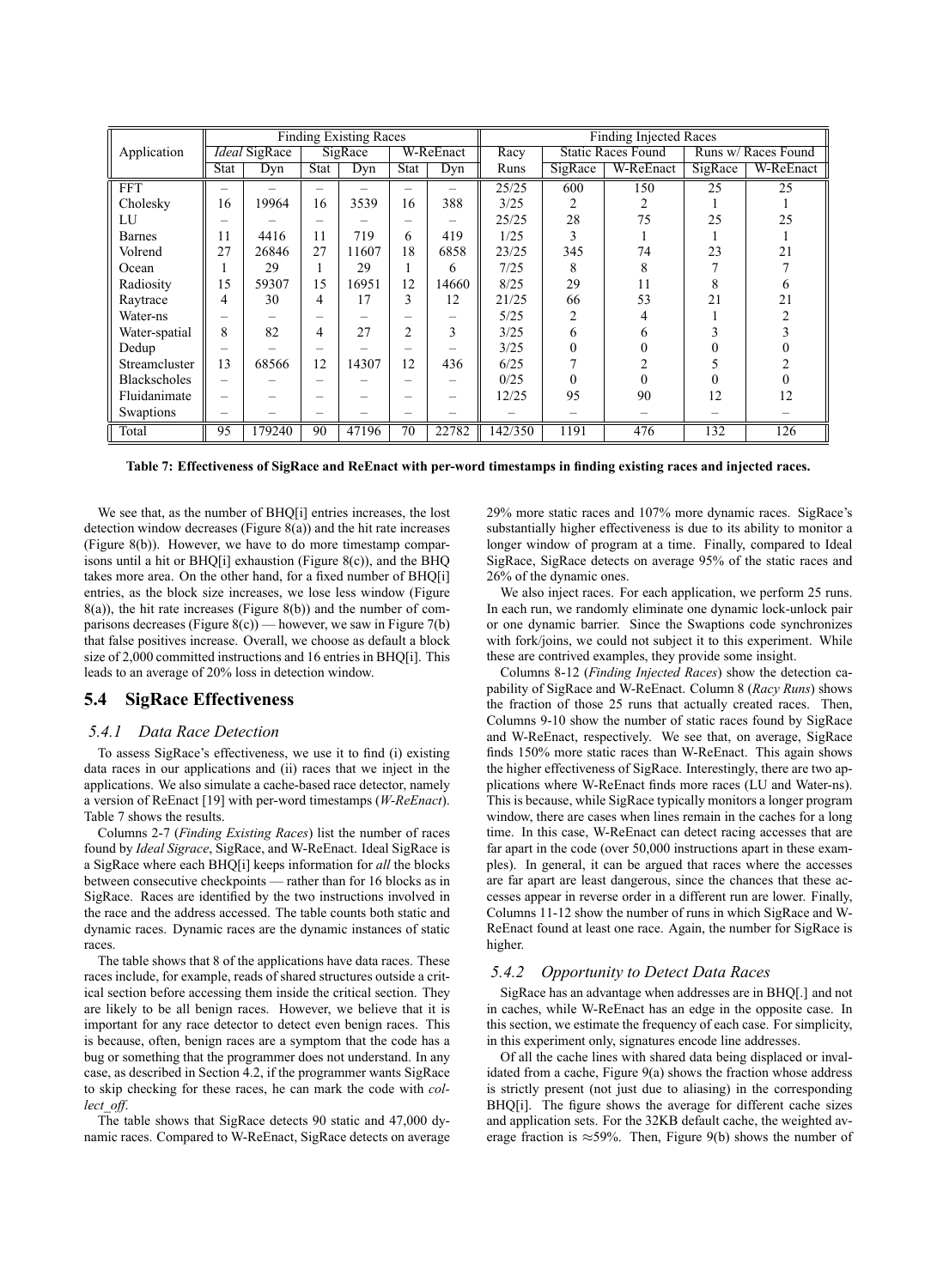displacements or invalidations of lines with shared data per million instructions executed. For the 32KB default cache, the weighted average can be shown to be  $\approx$  2,800. Overall, roughly speaking, compared to SigRace, W-ReEnact loses detection opportunity for  $0.59\times2,800=1,652$  lines per million instructions.



**Figure 9: Opportunities for SigRace and W-ReEnact to detect races. Charts (a), (b), and (c) share the same legend.**

Given a block being displaced from a BHQ[i], Figure 9(c) shows the fraction of addresses in the block's signatures that are not anywhere else in BHQ[i] and that are in the cache. For the 32KB cache, the weighted average fraction is  $\approx$ 13%. Figure 9(d) shows the number of addresses of lines with shared data that are encoded in the signatures of one block. This number is on average 14. Overall, since SigRace executes  $\approx$  500 blocks per million instructions, compared to W-ReEnact, SigRace loses detection opportunity for  $0.13 \times 14 \times 500 = 910$  lines per million instructions. While these numbers give approximate information only, they show W-ReEnact loses more opportunities.

### **5.5 SigRace Overheads**

We estimate the instruction, SRAM memory, bandwidth, and checkpointing overheads of SigRace. To estimate the instruction overhead, we run each application until the first true data race is fully analyzed. In the process, some false positives may occur. We count as instruction overhead all the instructions executed in Reexecution and Analysis modes to characterize the true data race and all the false positives found from the beginning of the program until that point. We stop after analyzing the first true race because then the programmer would stop execution. If the application has no true data race, we insert one in a random location.

Figure 10(a) shows the resulting instruction overhead as a percentage of committed instructions. The average bar is the mean of all the applications. The overhead depends on several things, most notably how far from the previous checkpoint is the conflict detected, and the rate of false positives. We see that, on average, the instruction overhead due to re-execution is 22%. About two thirds of it is caused by false positives.



**Figure 10: Instruction (a), bandwidth (b), and checkpointrelated (c and d) overheads.**

From Figure 5, we see that the main SRAM memory overhead of SigRace per processor includes: a 16-entry BHQ[i] in the RDM (each entry containing a timestamp and a R and W signature), one extra timestamp and R and W signatures, the TRT, and the Conflict signature. Since timestamps are 160 bits and signatures 2K bits, this results in 8512 bytes in the RDM and 808 bytes in the cache hierarchy — independently of the cache size.

To compute the bandwidth overhead of SigRace, we count how many bytes of timestamp-signature messages (compressed) are deposited on the network. Figure 10(b) shows such number per 1,000 instructions committed. We see that, on average, the bandwidth overhead is 63 bytes per thousand committed instructions.

Finally, we measure some overheads of checkpointing every 1M instructions. As per Section 3.3.1, the memory controller saves the value overwritten by every first memory update. Figure  $10(c)$ shows that, on average, this amounts to 29KB of log per processor between checkpoints. Also, at the point of checkpoint, the dirty lines in the cache are written back. As shown in Figure 10(d), this corresponds to, on average, 4.8KB of writebacks per processor.

# **6. CONCLUSIONS AND FUTURE WORK**

This paper proposed SigRace, a novel approach to hardwareassisted data race detection that overcomes shortcomings of previous hardware proposals. To detect races, SigRace does not rely on cache state or coherence protocol messages. Instead, it relies on hardware address signatures. With SigRace, there are no changes to the cache or the cache coherence protocol messages, and there are no critical-path operations performed on local/external access to the cache. Moreover, lines can be displaced or invalidated from caches without affecting SigRace's ability to detect data races.

We presented the architecture of SigRace, an implementation, and its software interface. Application code is unmodified. Our experiments showed that SigRace is signicantly more effective than a state-of-the-art conventional hardware-assisted race detector. SigRace found on average 29% more static races and 107% more dynamic races. Moreover, if we inject data races, SigRace found 150% more static races than the conventional scheme. Finally,